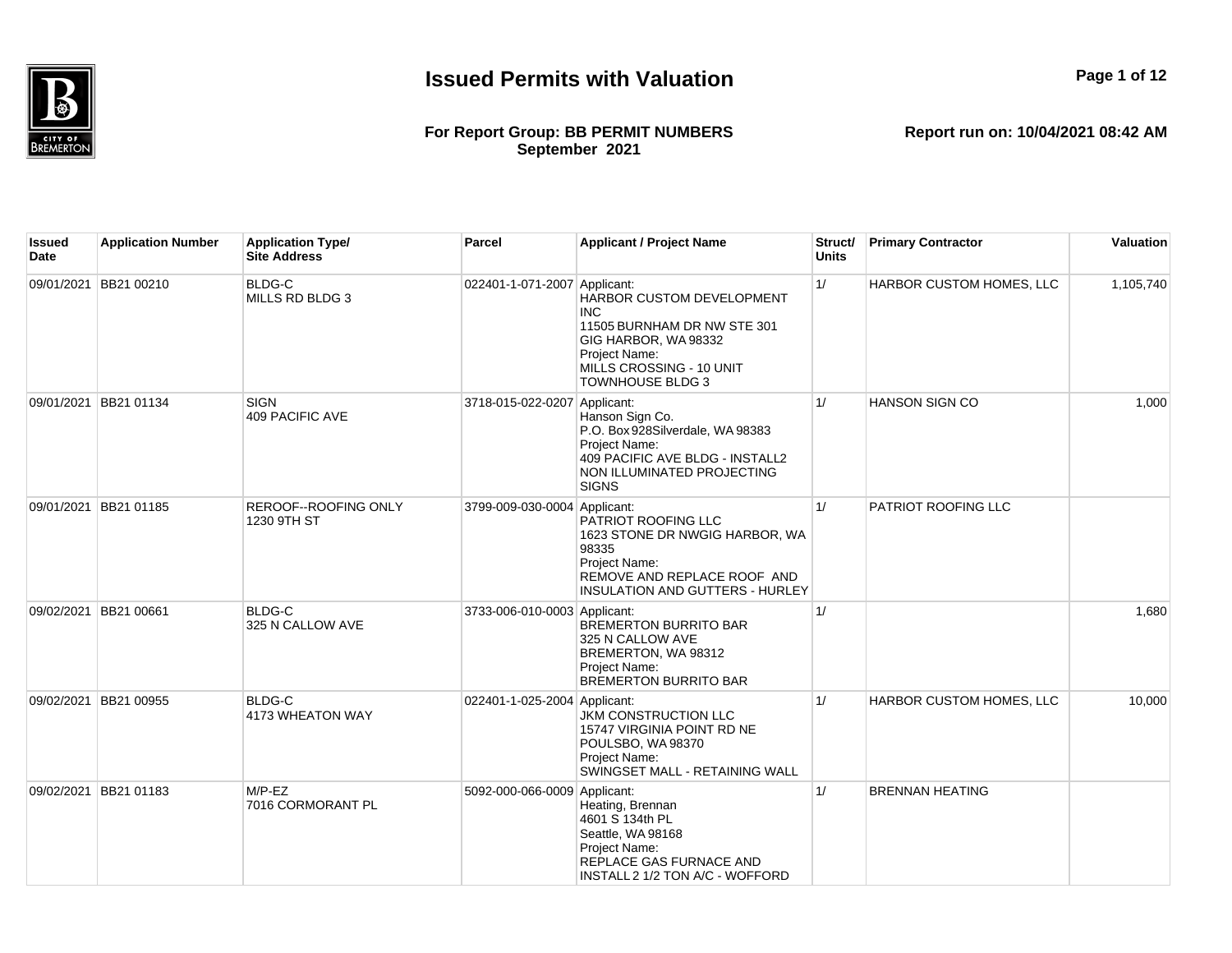

#### **For Report Group: BB PERMIT NUMBERS September 2021**

| <b>Issued</b><br>Date | <b>Application Number</b> | <b>Application Type/</b><br><b>Site Address</b> | <b>Parcel</b>                | <b>Applicant / Project Name</b>                                                                                                                                | Struct/<br><b>Units</b> | <b>Primary Contractor</b>                   | <b>Valuation</b> |
|-----------------------|---------------------------|-------------------------------------------------|------------------------------|----------------------------------------------------------------------------------------------------------------------------------------------------------------|-------------------------|---------------------------------------------|------------------|
|                       | 09/03/2021 BB21 00246     | <b>BLDG-R</b><br>5174 SOPHIE ST LOT 97          | 5682-000-097-0008 Applicant: | WC DEV 360 LLC<br>16000 CHRISTENSEN RD STE 150<br>SEATTLE, WA98188<br>Project Name:<br>THE RESERVE AT WEST HILLS NEW<br>SFR - A GL - 1888 (NOT A BASIC)        | $\vert$ 1/              | <b>MTT CONSTRUCTION</b>                     | 254,902          |
|                       | 09/03/2021 BB21 00258     | <b>BLDG-R</b><br>5138 SOPHIE ST LOT 88          | 5682-000-088-0009 Applicant: | WC DEV 360 LLC<br>16000 CHRISTENSEN RD STE 150<br>SEATTLE, WA98188<br><b>Project Name:</b><br>THE RESERVE AT WEST HILLS NEW<br>SFR - A GL - 2047 (NOT A BASIC) | 1/                      | <b>MTT CONSTRUCTION</b>                     | 275,719          |
|                       | 09/03/2021 BB21 01163     | <b>BLDGONLY</b><br>2808 SCHLEY BLVD             | 3968-001-020-0107 Applicant: | Wright, Richard<br>9425 Radcliff Avenue NE<br>Bremerton, WA98311<br>Project Name:<br><b>RESIDE DUPLEX - WRIGHT</b>                                             | 1/                      |                                             | 5,200            |
|                       | 09/03/2021 BB21 01189     | $M/P$ -EZ<br>617 SHORE DR                       | 3913-025-012-0003 Applicant: | Corelli, Einar<br>609 Shore Dr<br>Bremerton, WA 98310<br>Project Name:<br>INSTALL GAS LINE AND FIREPLACE<br><b>INSERT - CORELLI</b>                            | 1/                      | <b>WEST SOUND CHIMNEY</b><br><b>SERVICE</b> |                  |
|                       | 09/03/2021 BB21 01191     | <b>REROOF--ROOFING ONLY</b><br>730 DOLAN ST     | 3979-000-050-0000 Applicant: | PATRIOT ROOFING LLC<br>1623 STONE DR NWGIG HARBOR, WA<br>98335<br>Proiect Name:<br>REMOVE AND REPLACE ROOF AND<br><b>INSULATION - SIMONSON</b>                 | 1/                      | PATRIOT ROOFING LLC                         |                  |
|                       | 09/03/2021 BB21 01192     | $M/P$ -EZ<br>278 BRISTLECONE DR                 | 3959-000-022-0009 Applicant: | Westlund, Bo<br>P.O. Box 1656<br>Gig Harbor, WA98335<br>Project Name:<br>INSTALL GAS FURNACE AND A/C ADD<br>ON                                                 | 1/                      | <b>WESTWORLD AIR LLC</b>                    |                  |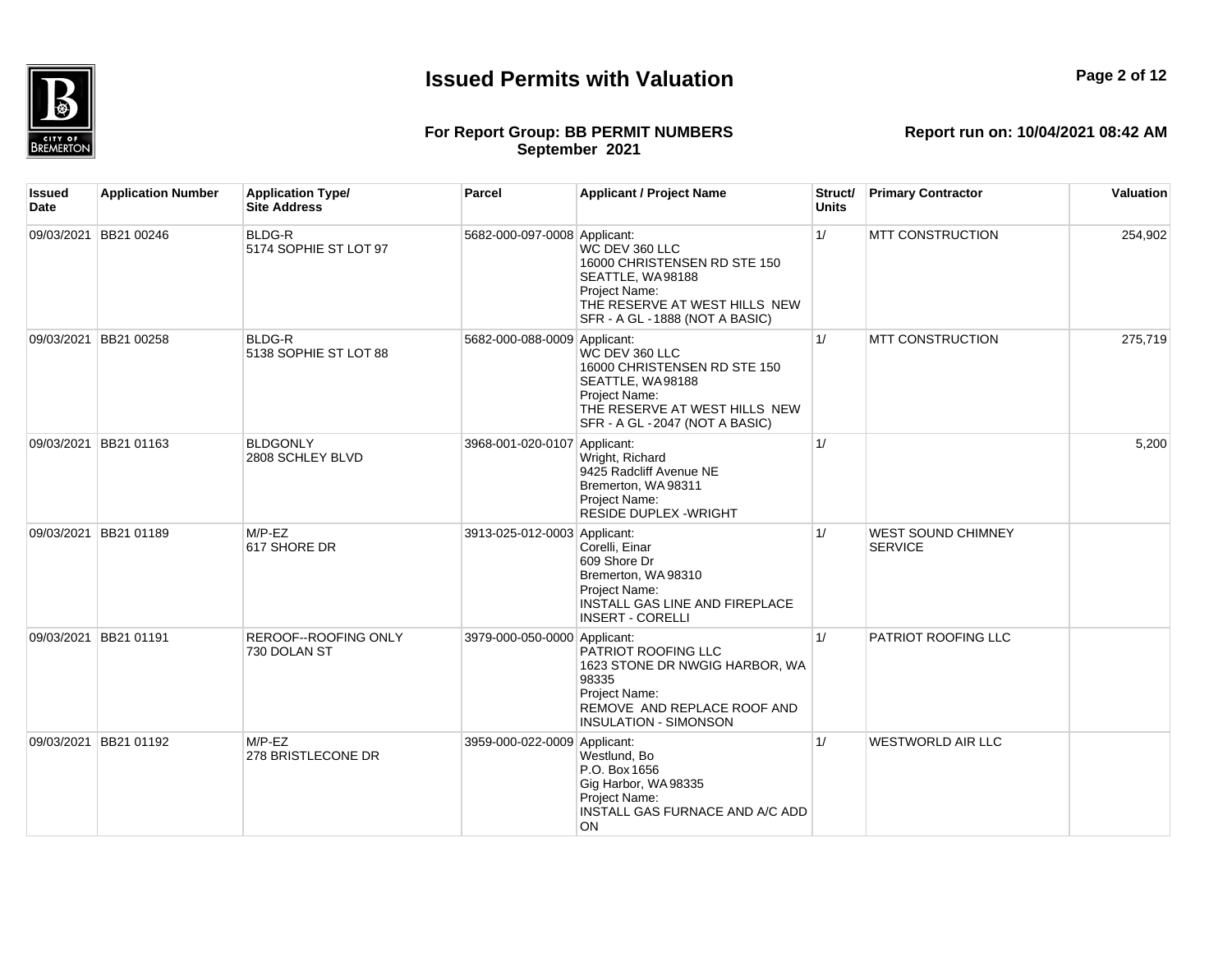

**Issued Date**

### **For Report Group: BB PERMIT NUMBERS September 2021**

**Application Number Application Type/ Site Address Parcel Applicant / Project Name Struct/ Units Primary Contractor Valuation** 09/03/2021 BB21 01194 M/P-EZ 3721 FREIGHTER PL 5627-000-180-0004 Applicant: MERCURIO'S HEATING & AIR CONDITIONING 4001 S UNION AVE TACOMA, WA 98449 Project Name: ADD AC TO EXISTING FURNACE -**QUINENE** 1/ MERCURIO'S HEATING & AIR **CONDITIONING** 09/07/2021 BB21 00948 BLDG-C 500 N NATIONAL AVE 8034-000-000-0003 Applicant: BGD CONSTRUCTION & WATERPROOFING 15712 NW HITE CENTER RD SEABECK, WA 98380 Project Name: EAGLEWOOD CONDOS - RESIDE UNITS 1-8 - REMOVE DECKS 1/ BGD CONSTRUCTION & WATERPROOFING 110,000 09/07/2021 BB21 01010 BLDG- R PORTAL 327 S SUMMIT AVE 3790-011-007-0008 Applicant: Simply Homes LLC 272 Ericksen Ave NEBainbridge Island, WA 98110 Project Name:  $\overline{I}$ INTERIOR REMODEL - NEW ROOF REPLACE ALL WINDOWS 1/ REVIVE RENOVATIONS 25,000 3968-002-003-0205 Applicant: 1/ CONTOUR CONSTRUCTION

|            |            |                                                  |                              | <b>REPLACE ALL WINDOWS</b>                                                                                                                                  |    |                                                         |         |
|------------|------------|--------------------------------------------------|------------------------------|-------------------------------------------------------------------------------------------------------------------------------------------------------------|----|---------------------------------------------------------|---------|
| 09/08/2021 | BB21 00174 | <b>BLDG-R NEW SFR</b><br>2747 / 2749 CALLAHAN DR | 3968-002-003-0205 Applicant: | CONTOUR CONSTRUCTION GROUP<br>LLC.<br>3206 HORSEHEAD BAY DRIVE NW<br>GIG HARBOR, WA 98335<br>Project Name:<br>NEW DUPLEX - CONTOUR<br><b>CONSTRUCTION</b>   | 1/ | CONTOUR CONSTRUCTION<br><b>GROUP LLC</b>                | 439,260 |
| 09/08/2021 | BB21 01199 | <b>BLDGONLY</b><br>1939 RAINIER AVE              | 112401-3-092-2007 Applicant: | Premier Services Group<br>8800 SE Sunnyside Rd. STE<br>114SClackamas, OR 97015<br>Project Name:<br>REPLACE 2 WINDOWS NO<br>SIZE/STRUC CHANGE - HUNT         | 1/ | NW EXTREME INSTALLERS INC<br>dba PREMIER SERVICES GROUP | 2,419   |
| 09/08/2021 | BB21 01200 | <b>BLDGONLY</b><br>3000 PAWNEE DR                | 5512-000-004-0006 Applicant: | Premier Services Group<br>8800 SE Sunnyside Rd. STE<br>114SClackamas, OR 97015<br>Project Name:<br><b>REPLACE 3 WINDOWS NO</b><br>SIZE/STRUC CHANGE - GSELL | 1/ | NW EXTREME INSTALLERS INC<br>dba PREMIER SERVICES GROUP | 3,877   |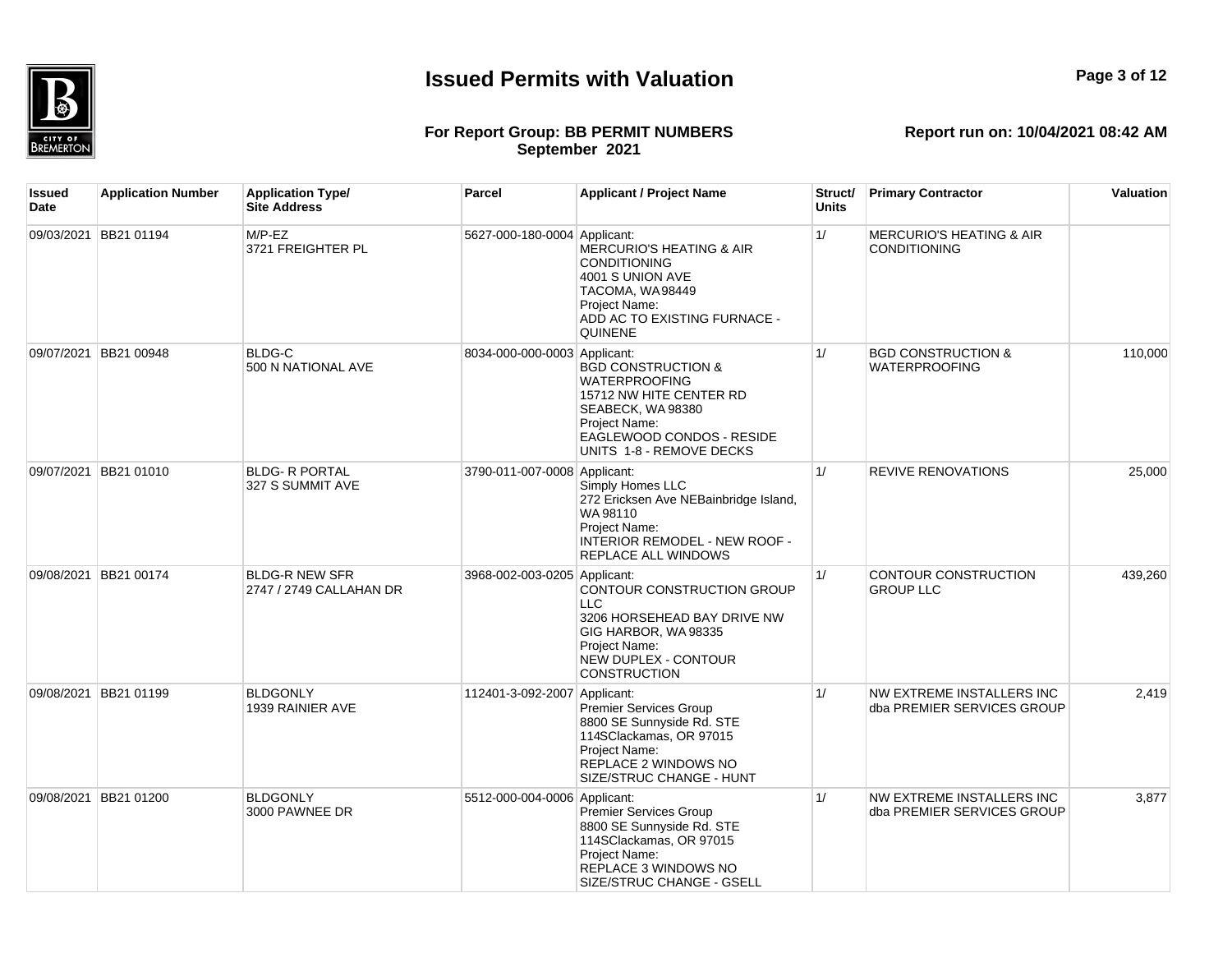

**Page 4 of 12**

## **For Report Group: BB PERMIT NUMBERS September 2021**

**Report run on: 10/04/2021 08:42 AM**

| <b>Issued</b><br>Date | <b>Application Number</b> | <b>Application Type/</b><br><b>Site Address</b> | Parcel                       | <b>Applicant / Project Name</b>                                                                                                                                       | Struct/<br><b>Units</b> | <b>Primary Contractor</b>                      | Valuation |
|-----------------------|---------------------------|-------------------------------------------------|------------------------------|-----------------------------------------------------------------------------------------------------------------------------------------------------------------------|-------------------------|------------------------------------------------|-----------|
|                       | 09/09/2021 BB21 01054     | <b>BLDG-C</b><br>1610 PARK AVE                  | 8068-000-000-0002 Applicant: | SOUND CONSTRUCTION AND<br><b>COATINGS INC.</b><br>4622 NW MERIDITH ST<br>BREMERTON, WA98312<br>Project Name:<br>PARK AVENUE CONDOS - REMOVE<br>AND REPLACE DECK POSTS | 1/                      | <b>SOUND CONSTRUCTION AND</b><br>COATINGS INC. | 3,872     |
|                       | 09/10/2021 BB21 01089     | $M/P$ -EZ<br>1111COGEAN AVE                     | 3747-002-005-0003 Applicant: | Thorne, Megan<br>1111 Cogean Ave<br>Bremerton, WA 98337<br>Project Name:<br>INSTALL GAS LINE FROM METER TO<br>ON DEMAND GAS WATER HEATER<br><b>AND RANGE - THORNE</b> | 1/                      | <b>BILL BLAIR PLUMBING</b>                     |           |
|                       | 09/10/2021 BB21 01210     | $M/P$ -EZ<br>2504 N LAFAYETTE AVE               | 3720-002-011-0006 Applicant: | JET HEATING AND COOLING<br>800 11TH ST<br>BREMERTON, WA98312<br>Project Name:<br><b>INSTALL GAS FURNACE AND GAS</b><br>PIPING - RICH                                  | 1/                      | JET HEATING AND COOLING                        |           |
|                       | 09/13/2021 BB20 00477     | <b>BLDG-C</b><br>305 N CALLOW AVE               | 3733-006-017-0105 Applicant: | Jasco, LLC<br>305 N. Callow Ave, Bremerton, WA 98312<br>Project Name:<br>NEW MIXED USE - LAUNDROMAT<br><b>WITH 6 APARTMENTS</b>                                       | 1/                      |                                                | 720,000   |
|                       | 09/13/2021 BB21 00538     | <b>BLDG- R PORTAL</b><br>1733 TRENTON AVE       | 132401-1-012-2006 Applicant: | Nelson, Doug<br>1731 Trenton Ave.<br>Bremerton, WA 98310<br>Project Name:<br><b>NEW MANUFACTURED HOME</b><br>FLEETWOOD WOODBURN 210 - ADU                             | 1/                      |                                                | 7,500     |
|                       | 09/13/2021 BB21 01215     | $M/P$ -EZ<br>6107 WIDGEON CT                    | 5092-000-045-0005 Applicant: | Heating, Brennan<br>4601 S 134th PL<br>Seattle, WA 98168<br>Project Name:<br><b>INSTALL 2 1/2 TON AC - ARNS</b>                                                       | 1/                      | <b>BRENNAN HEATING</b>                         |           |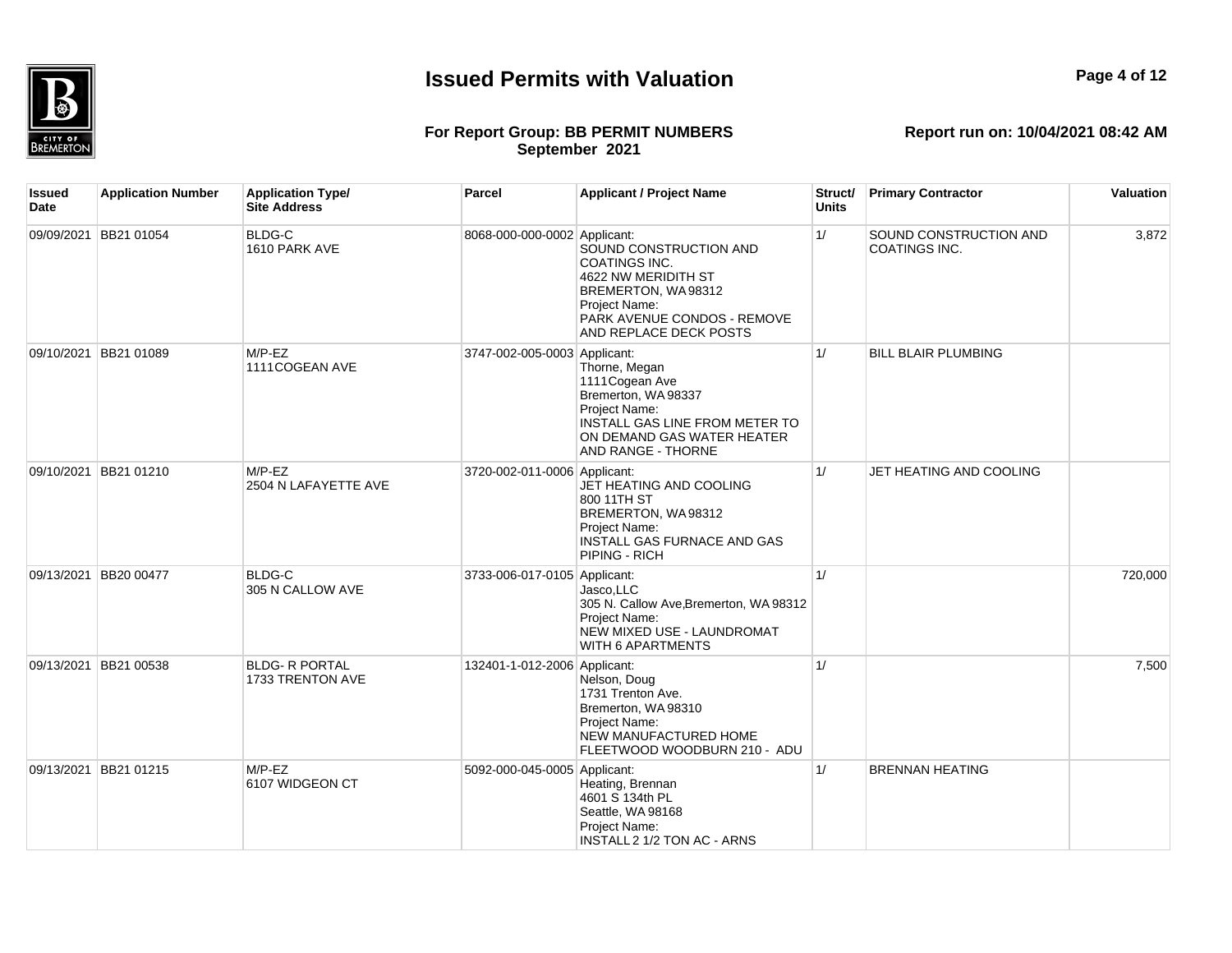

**Issued Date**

# **Report run on: 10/04/2021 08:42 AM**

### **For Report Group: BB PERMIT NUMBERS September 2021**

**Application Number Application Type/ Site Address Parcel Applicant / Project Name Struct/ Units Primary Contractor Valuation** 09/14/2021 BB21 00207 BLDG-R 1798 LEONARDO AVE LOT 104 5682-000-104-0009 Applicant: WC DEV 360 LLC 16000 CHRISTENSEN RD STE 150 SEATTLE, WA 98188 Project Name: THE RESERVE AT WEST HILLS NEW SFR - 2298 A GL 1/ MTT CONSTRUCTION 301,430 09/14/2021 BB21 00208 BLDG-R 1789 LEONARDO AVE LOT 108 5682-000-108-0005 Applicant: WC DEV 360 LLC 16000 CHRISTENSEN RD STE 150 SEATTLE, WA98188 Project Name: THE RESERVE AT WEST HILLS NEW SFR - 2298 B GR 1/ MTT CONSTRUCTION 301,430 09/14/2021 BB21 01172 OCCUPANCY 2005 HARKINS ST 3918-003-018-0009 Applicant: DANIEL JUDD INSURANCE AGENCY, INC. 3721 KITSAP WAY, STE2 BREMERTON, WA 98312 Project Name: DANIEL JUDD INSURANCE AGENCY 1/ 09/15/2021 BB21 01155 BLDGONLY 1934 NIPSIC AVE 122401-4-122-2008 Applicant: PACIFIC EXTERIORS LLC 14724 BOTHELL WAY NE SEATTLE, WA98155 Project Name: PARTIAL RESIDE OF HOUSE - REPLACE 4 WINDOWS 1/ PACIFIC EXTERIORS LLC 24,250 09/15/2021 BB21 01209 M/P-EZ 2606 E 13TH ST 3975-000-024-0007 Applicant: ECONOMY AIR SYSTEMS INC 5105 HART ST BREMERTON, WA 98311 Project Name: INSTALL GAS PIPING AND GAS FURNACE AND DUCTING - NELSON 1/ ECONOMY AIR SYSTEMS INC 09/15/2021 BB21 01222 BLDG-C 5610 Kitsap Way 3719-001-023-0106 Applicant: Misty Pomada 1/ COMFORT SYSTEMS USA (NW) INC 46,670

18702 North Creek Pkwy Suite 110Bothell, WA 98011 Project Name:

ABUNDANT LIFE CHURCH - INSTALL PLATFORMS TO ATTACH TO ROOF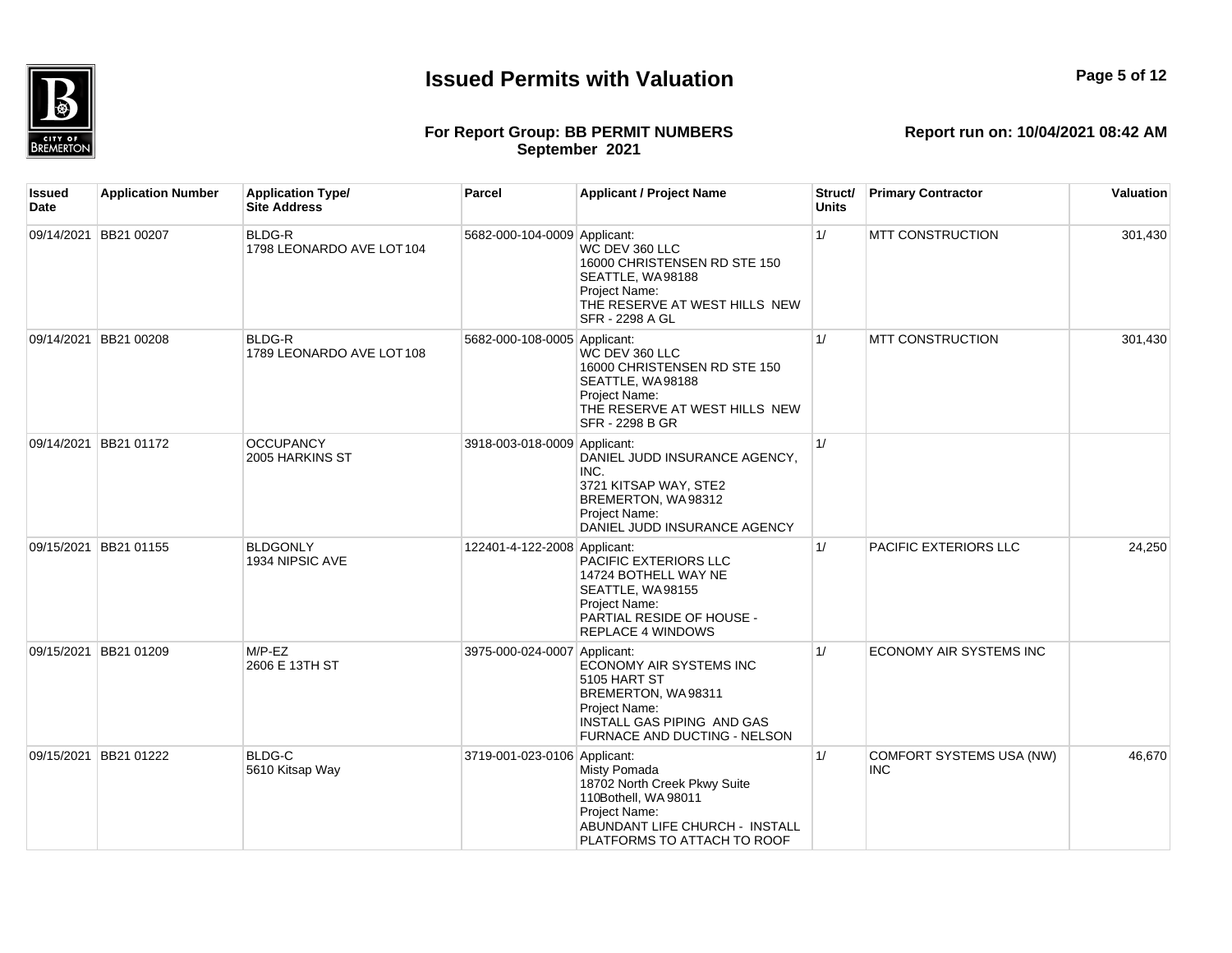

## **Report run on: 10/04/2021 08:42 AM**

### **For Report Group: BB PERMIT NUMBERS September 2021**

**Issued Date Application Number Application Type/ Site Address Parcel Applicant / Project Name Struct/ Units Primary Contractor Valuation** 09/15/2021 BB21 01223 M/P-EZ 145 OAK ST SUITE B 3964-000-044-0006 Applicant: JET HEATING AND COOLING 800 11TH ST BREMERTON, WA 98312 Project Name: INSTALL DUCTLESS HEAT PUMP - NALL 1/ JET HEATING AND COOLING 09/16/2021 BB21 01224 M/P-EZ 3311 RODGERS ST 3790-013-018-0001 Applicant: Harts Services 2522 N. Proctor st #331 tacoma, WA 98406 Project Name: WHOLE HOUSE WATER REPIPE (Galv & copper to PEX) REPLACE 2 TOILETS AND WTR HTR - CHILESE 1/ HARTS SERVICES 09/16/2021 BB21 01229 BLDGONLY 442 E 31ST ST 8059-000-003-0000 Applicant: Premier Services Group 8800 SE Sunnyside Rd. STE 114SClackamas, OR 97015 Project Name: REPLACE 1 FRONT ENTRY DOOR NO SIZE/STRUC CHANGE - GARITY 1/ NW EXTREME INSTALLERS INC dba PREMIER SERVICES GROUP 2,485 09/17/2021 BB21 00571 BLDG-R NEW SFR 1024 BAKER HEIGHTS LOOP LOT 213 202401-4-223-2006 Applicant: LENNAR NORTHWEST INC 33455 6TH AVE S UNIT B1 FEDERAL WAY, WA98003 Project Name: NEW SFR SOUNDVIEW ESTATES PH5 - LENNAR - 2501 B GL - (2018 Code Cycle) 1/ Lennar Northwest, Inc. 332,271 09/17/2021 BB21 00573 BLDG-R NEW SFR 1020 BAKER HEIGHTS LOOP LOT 212 202401-4-222-2007 Applicant: LENNAR NORTHWEST INC 33455 6TH AVE S UNIT B1 FEDERAL WAY, WA98003 Project Name: NEW SFR SOUNDVIEW ESTATES PH5 - LENNAR - 1669A GR - (2018 Code Cycle) 1/ Lennar Northwest, Inc. 227,686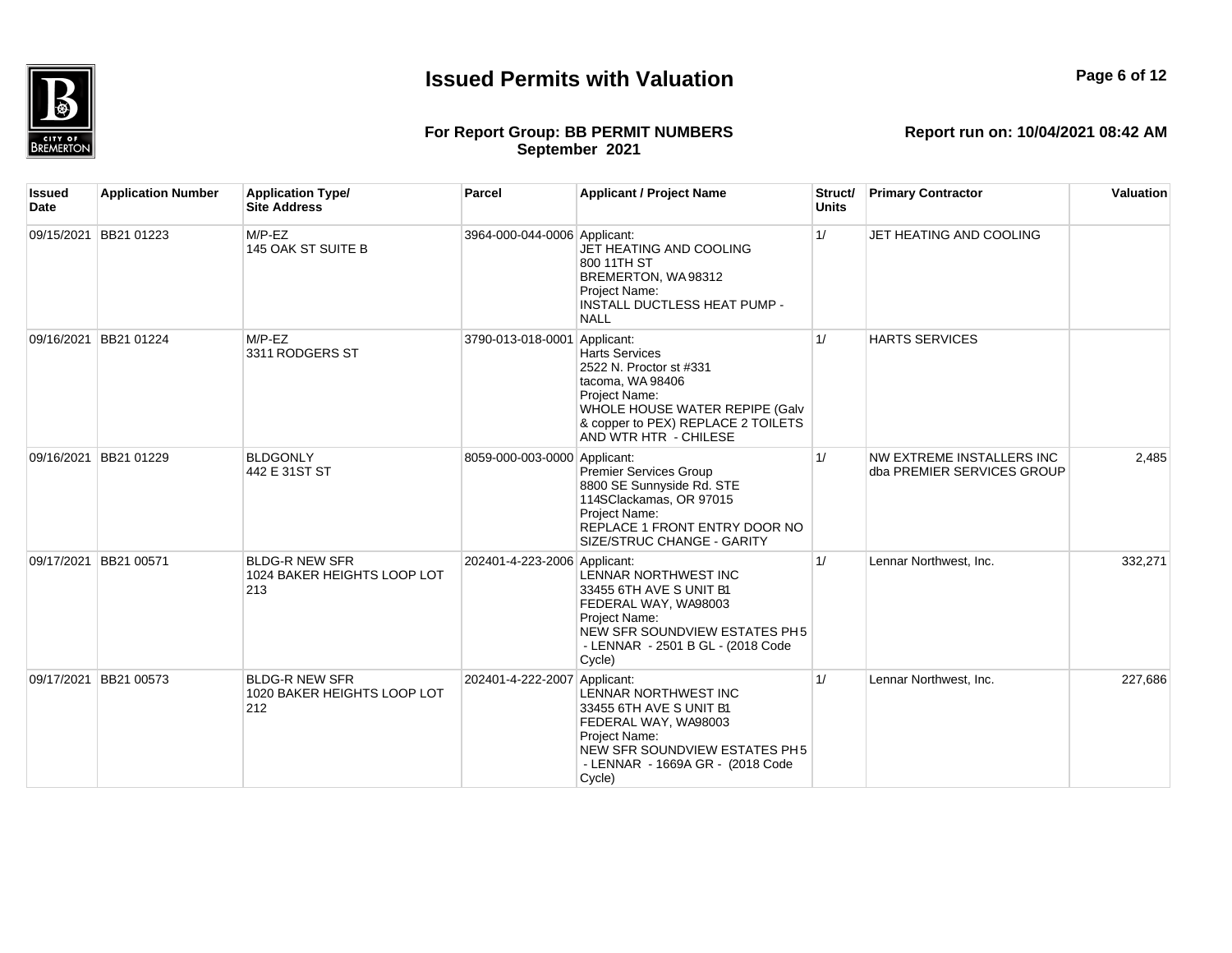

## **Report run on: 10/04/2021 08:42 AM**

### **For Report Group: BB PERMIT NUMBERS September 2021**

**Issued Date Application Number Application Type/ Site Address Parcel Applicant / Project Name Struct/ Units Primary Contractor Valuation** 09/17/2021 BB21 00574 BLDG-R NEW SFR 1044 BAKER HEIGHTS LOOP LOT 218 202401-4-228-2001 Applicant: LENNAR NORTHWEST INC 33455 6TH AVE S UNIT B1 FEDERAL WAY, WA98003 Project Name: NEW SFR SOUNDVIEW ESTATES PH5 - LENNAR - 2704A GR - (2018 Code Cycle) 1/ Lennar Northwest, Inc. 156,215 09/17/2021 BB21 00575 BLDG-R NEW SFR 1158 BAKER HEIGHTS LOOP LOT 233 202401-4-243-2002 Applicant: LENNAR NORTHWEST INC 33455 6TH AVE S UNIT B1 FEDERAL WAY, WA98003 Project Name: NEW SFR SOUNDVIEW ESTATES PH5 - LENNAR - 2501A GL - (2018 Code Cycle) 1/ Lennar Northwest, Inc. 332,271 09/17/2021 BB21 01124 BLDGONLY 1246 8TH ST 3811-005-014-0006 Applicant: RBA of Tacoma 10745 A Street STacoma, AL 98444 Project Name: REPLACE ONE WINDOW NO SIZE/STRUC CHANGE - INCREASE SIZE OF ONE WINDOW - DELANEY 1/ RENEWAL BY ANDERSEN OF WASH 24,000 09/17/2021 BB21 01177 BI DGONLY 6083 OSPREY CIR 5092-000-084-0007 Applicant: Tinney, Trent 960 South Harney Street Seattle, WA 98108 Project Name: FIRE DAMAGE REPAIR - REINHARDT 1/ MCBRIDE CONST RESOURCES INC 260,000 09/20/2021 BB21 00762 BLDG- R PORTAL 608 BERTHA AVE 3783-005-024-0008 Applicant: Gemza, Grant 6431 Fisher Rd. Edmonds, WA 98026 Project Name: CREATE LEGAL ADU WITH EXISTING BLDG ON PROPERTY - GEMZA  $1/$  2,000 09/20/2021 BB21 01136 BLDGONLY 127 S MARION AVE 222401-2-004-2003 Applicant: SULLIVAN, J 11010 HARBOR HILL DR # B130 GIG HARBOR, WA 98332 Project Name: REPLACE WINDOWS AND DOORS - **SULLIVAN** 1/ CASCADE SPECIALTIES LLC 17,089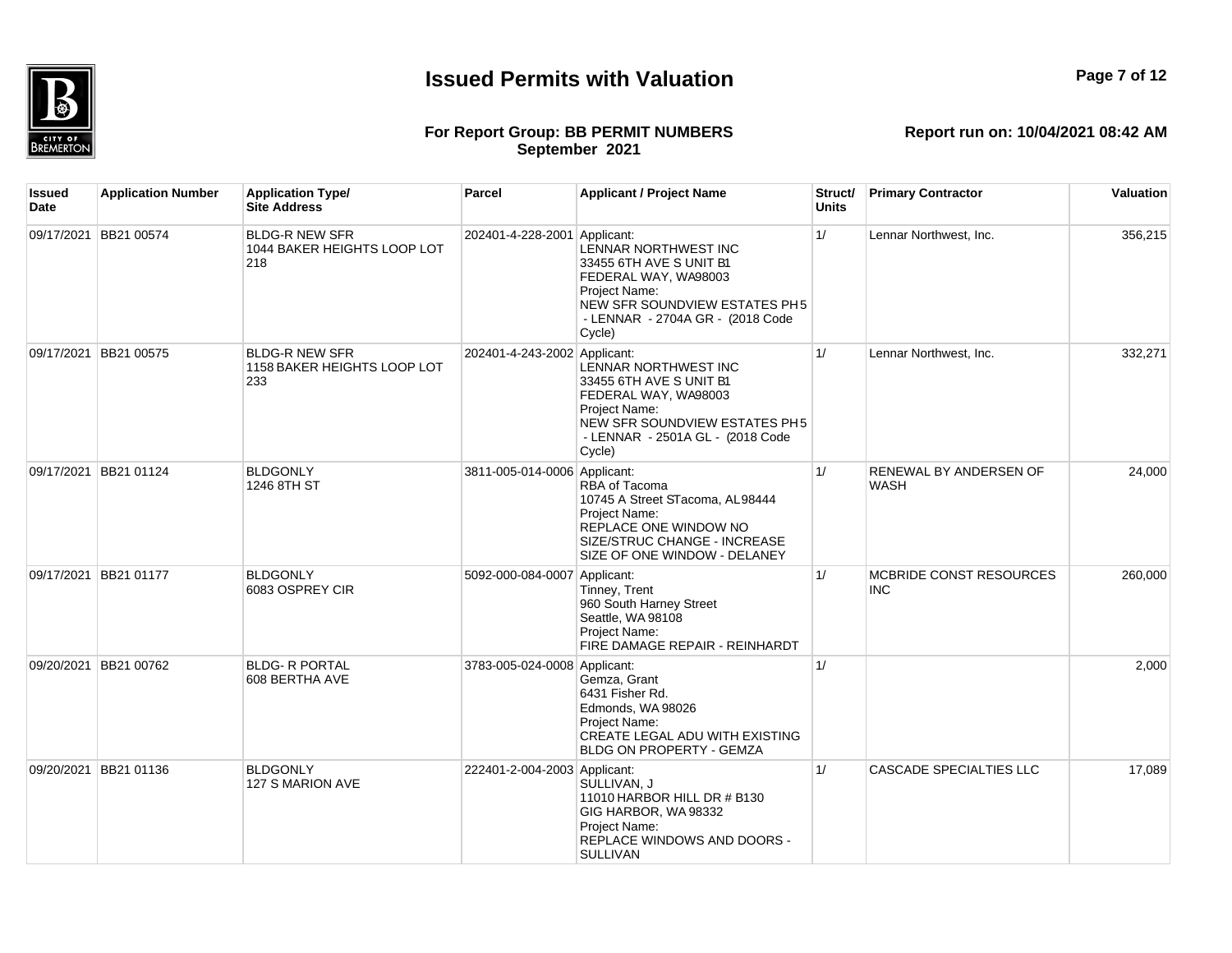

## **Page 8 of 12**

#### **For Report Group: BB PERMIT NUMBERS September 2021**

| Issued<br>Date | <b>Application Number</b> | <b>Application Type/</b><br><b>Site Address</b>     | <b>Parcel</b>                | <b>Applicant / Project Name</b>                                                                                                                                     | Struct/<br><b>Units</b> | <b>Primary Contractor</b>                           | Valuation |
|----------------|---------------------------|-----------------------------------------------------|------------------------------|---------------------------------------------------------------------------------------------------------------------------------------------------------------------|-------------------------|-----------------------------------------------------|-----------|
|                | 09/20/2021 BB21 01148     | <b>OCCUPANCY</b><br>1107 MARINE DR                  | 152401-2-194-2002 Applicant: | SWITCHBLADE BARBERSHOP LLC<br>1107 MARINE DR<br>BREMERTON, WA98312<br>Project Name:<br>SWITCHBLADE BARBERSHOP                                                       | 1/                      |                                                     |           |
| 09/20/2021     | BB21 01166                | <b>OCCUPANCY</b><br>893 4TH ST                      | 3718-019-037-0004 Applicant: | Cooper Real Estate Solutions<br>4826 Se Sleepy Hollow Ct<br>Port Orchard, AL 98366<br>Project Name:<br>COOPER REAL ESTATE SOLUTIONS -<br><b>OCCUPANCY</b>           | 1/                      |                                                     |           |
|                | 09/21/2021 BB21 01241     | $M/P$ -EZ<br>1535 MARGUERITE AVE                    | 142401-2-054-2002 Applicant: | keele, holly<br>1528 marguerite ave<br>bremerton, WA 98337<br>Project Name:<br>INSTALL GAS PIPING FOR INSTANT<br>HOT WATER - KEELE                                  | 1/                      |                                                     |           |
| 09/22/2021     | <b>BB21 00941</b>         | <b>BLDGONLY</b><br>1539 KITSAP DR                   | 4558-000-020-0004 Applicant: | R&R Foundation Specialist LLC<br>3409 McDougall Ave Ste 204Everett, WA<br>98201-5040<br>Project Name:<br>FOUNDATION REPAIR - HELICAL<br><b>INSTALLATION - BAKER</b> | 1/                      | <b>R&amp;R FOUNDATION SPECIALISTS</b><br><b>LLC</b> | 28,001    |
| 09/23/2021     | BB21 00733                | <b>BLDG- R PORTAL</b><br>123 S HARTFORD AVE SUITE A | 3736-003-009-0000 Applicant: | Castillo, Paul<br>5608 65th Ave W<br>University Place, WA 98467<br>Project Name:<br>INTERIOR REMODEL DUPLEX - ADD<br><b>BATHROOM - CASTILLO</b>                     | 1/                      | <b>TACOMA FURNACE COMPANY</b>                       | 80,000    |
| 09/23/2021     | BB21 01243                | $M/P$ -EZ<br>525 LEBO BLVD SUITE 4                  | 8001-002-004-0004 Applicant: | Heating, Brennan<br>4601 S 134th PL<br>Seattle, WA 98168<br>Project Name:<br>REPLACE BOILER LIKE FOR LIKE -<br><b>ZELLERS</b>                                       | 1/                      | <b>BRENNAN HEATING</b>                              |           |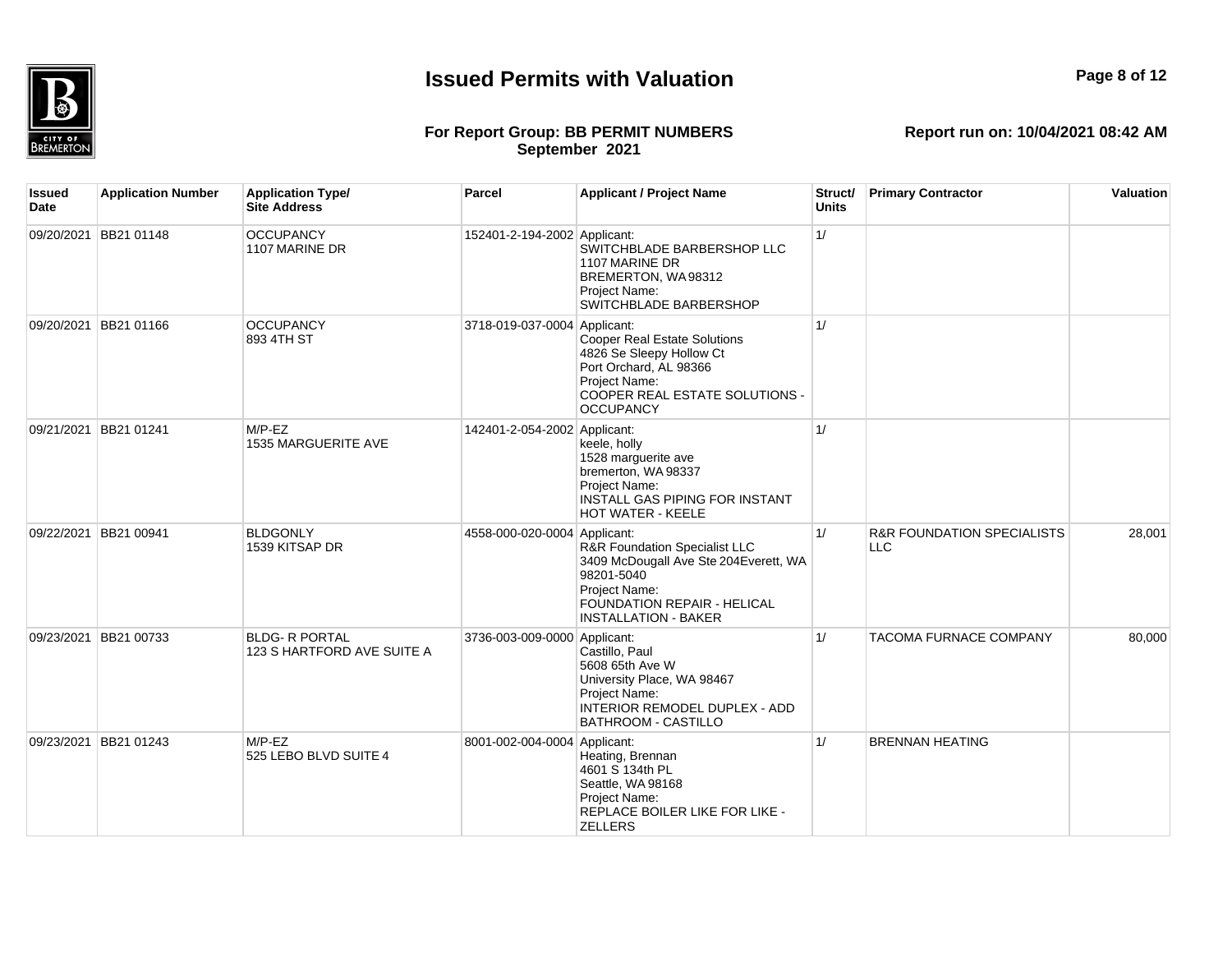

## **Report run on: 10/04/2021 08:42 AM**

**For Report Group: BB PERMIT NUMBERS September 2021**

| <b>Issued</b><br>Date | <b>Application Number</b> | <b>Application Type/</b><br><b>Site Address</b> | Parcel                       | <b>Applicant / Project Name</b>                                                                                                                           | Struct/<br><b>Units</b> | <b>Primary Contractor</b>                   | Valuation |
|-----------------------|---------------------------|-------------------------------------------------|------------------------------|-----------------------------------------------------------------------------------------------------------------------------------------------------------|-------------------------|---------------------------------------------|-----------|
|                       | 09/24/2021 BB21 00194     | <b>BLDG-R</b><br>5179 SOPHIE ST LOT 68          | 5682-000-068-0003 Applicant: | WC DEV 360 LLC<br>16000 CHRISTENSEN RD STE 150<br>SEATTLE, WA98188<br>Project Name:<br>THE RESERVE AT WEST HILLS NEW<br><b>SFR - 2298 A GL</b>            | 1/                      | <b>MTT CONSTRUCTION</b>                     | 301,430   |
|                       | 09/24/2021 BB21 00998     | <b>OCCUPANCY</b><br>2711 6TH ST                 | 3733-006-039-0000 Applicant: | Cathleen Cedeno<br>205 State Ave Unit #ABremerton, WA<br>98337<br>Project Name:<br>ALLEY CAT CAFE LOUNGE -<br><b>OCCUPANCY</b>                            | 1/                      |                                             |           |
|                       | 09/27/2021 BB21 00725     | <b>DEMO</b><br>5100 AUTO CENTER WAY             | 162401-4-058-2002 Applicant: | DANIEL D MARTIN CONSTRUCTION<br>CORP<br>1221 POINT FOSTICK DR NW<br>GIG HARBOR, WA98335<br>Project Name:<br>SOUND GLASS - DEMO EXISTING<br><b>OFFICES</b> | 1/                      | DANIEL D MARTIN<br><b>CONSTRUCTION CORP</b> |           |
|                       | 09/27/2021 BB21 00902     | <b>BLDG- R PORTAL</b><br>517 S SUMMIT AVE       | 3790-001-010-0004 Applicant: | White, Al<br>P.O. Box 128<br>Southworth, WA 98386<br>Project Name:<br><b>RETAINING WALL - WHITE</b>                                                       | 1/                      |                                             | 20,000    |
| 09/27/2021            | BB21 01137                | <b>BLDG- R PORTAL</b><br>2617 MARINE DR         | 3792-000-009-0007 Applicant: | Brady, Joan<br>2617 Marine Dr<br>Bremerton, WA 98312<br>Project Name:<br><b>INTERIOR REMODEL - BRADY</b>                                                  | 1/                      | <b>CASCADE SPECIALTIES LLC</b>              | 92,000    |
|                       | 09/27/2021 BB21 01258     | $M/P$ -EZ<br>3514 SPRINGBROOK LN                | 5655-000-004-0003 Applicant: | Air Flo Heating<br>221 W Cedar StSequim, WA 98382<br>Project Name:<br><b>INSTALL HEAT PUMP SYSTEM -</b><br><b>GEPITULA</b>                                | 1/                      | AIR FLO HEATING CO INC                      |           |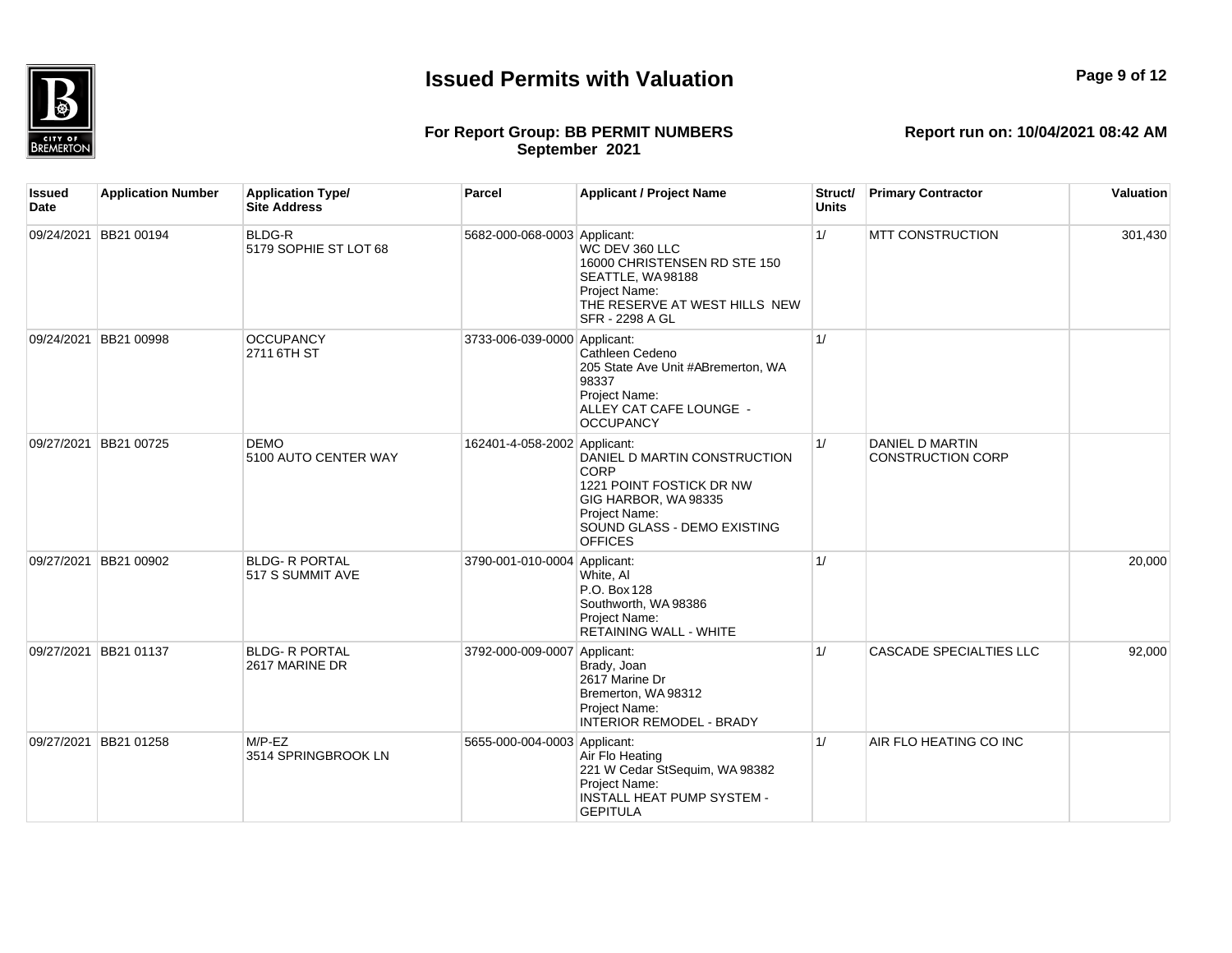

## **Page 10 of 12**

#### **For Report Group: BB PERMIT NUMBERS September 2021**

| Issued<br>Date | <b>Application Number</b> | <b>Application Type/</b><br><b>Site Address</b> | <b>Parcel</b>                | <b>Applicant / Project Name</b>                                                                                                                                                                                  | Struct/<br><b>Units</b> | <b>Primary Contractor</b>             | Valuation |
|----------------|---------------------------|-------------------------------------------------|------------------------------|------------------------------------------------------------------------------------------------------------------------------------------------------------------------------------------------------------------|-------------------------|---------------------------------------|-----------|
| 09/27/2021     | <b>BB21 01260</b>         | <b>BLDGONLY</b><br>324 E 30TH ST                | 112401-2-065-2002 Applicant: | NORTHWEST PERMIT INC<br>9808 31ST AVE SE<br>EVERETT, WA98208<br>Project Name:<br>REPLACE 10 WINDOWS NO<br>SIZE/STRUC CHANGE - WILLIS                                                                             | 1/                      | <b>HOME DEPOT USA</b>                 | 17,383    |
| 09/28/2021     | BB21 00222                | BLDG-C<br>MILLS RD BLDG 4                       | 022401-1-071-2007 Applicant: | HARBOR CUSTOM DEVELOPMENT<br><b>INC</b><br>11505 BURNHAM DR NW STE 301<br>GIG HARBOR, WA 98332<br>Project Name:<br>MILLS CROSSING - TRIPLEX BLDG 4                                                               | 1/                      | HARBOR CUSTOM HOMES, LLC              | 374,555   |
| 09/28/2021     | <b>BB21 00223</b>         | BLDG-C<br>MILLS RD BLDG 5                       | 022401-1-071-2007 Applicant: | HARBOR CUSTOM DEVELOPMENT<br><b>INC</b><br>11505 BURNHAM DR NW STE 301<br>GIG HARBOR, WA 98332<br>Project Name:<br>MILLS CROSSING - TRIPLEX BLDG 5                                                               | 1/                      | HARBOR CUSTOM HOMES, LLC              | 374,555   |
|                | 09/28/2021 BB21 00927     | <b>SIGN</b><br>150 WASHINGTON AVE               | 242401-2-014-2009 Applicant: | CITY OF BREMERTON - PUBLIC<br><b>WORKS &amp; UTILITIES</b><br>100 OYSTER BAY AVE<br>BREMERTON, WA98312<br>Project Name:<br>KITSAP CONFERENCE CENTER<br>HARBORSIDE GARAGE - INSTALL<br><b>STALL COUNTING SIGN</b> | 1/                      | BERSCHAUER CONSTRUCTION<br><b>INC</b> | 4,834     |
| 09/29/2021     | <b>BB21 01202</b>         | <b>OCCUPANCY</b><br>702 LEBO BLVD               | 3966-004-010-0006 Applicant: | Spiva, Samuel<br>6790 Skyview PI NW<br>Bremerton, WA 98311<br>Project Name:<br>SPIVA COOKING LLC - OCCUPANCY                                                                                                     | 1/                      |                                       |           |
| 09/29/2021     | BB21 01214                | PLUMB COMM<br>702 LEBO BLVD                     | 3966-004-010-0006 Applicant: | K2Traverse, LLC<br>po box 697Tracyton, WA 98393<br>Project Name:<br>SPIVA SPICE - INSTALL UTILITY SINK<br>AND THREE DIVIDER SINK                                                                                 | 1/                      | PORT ORCHARD PLUMBING &<br><b>HTG</b> | 400       |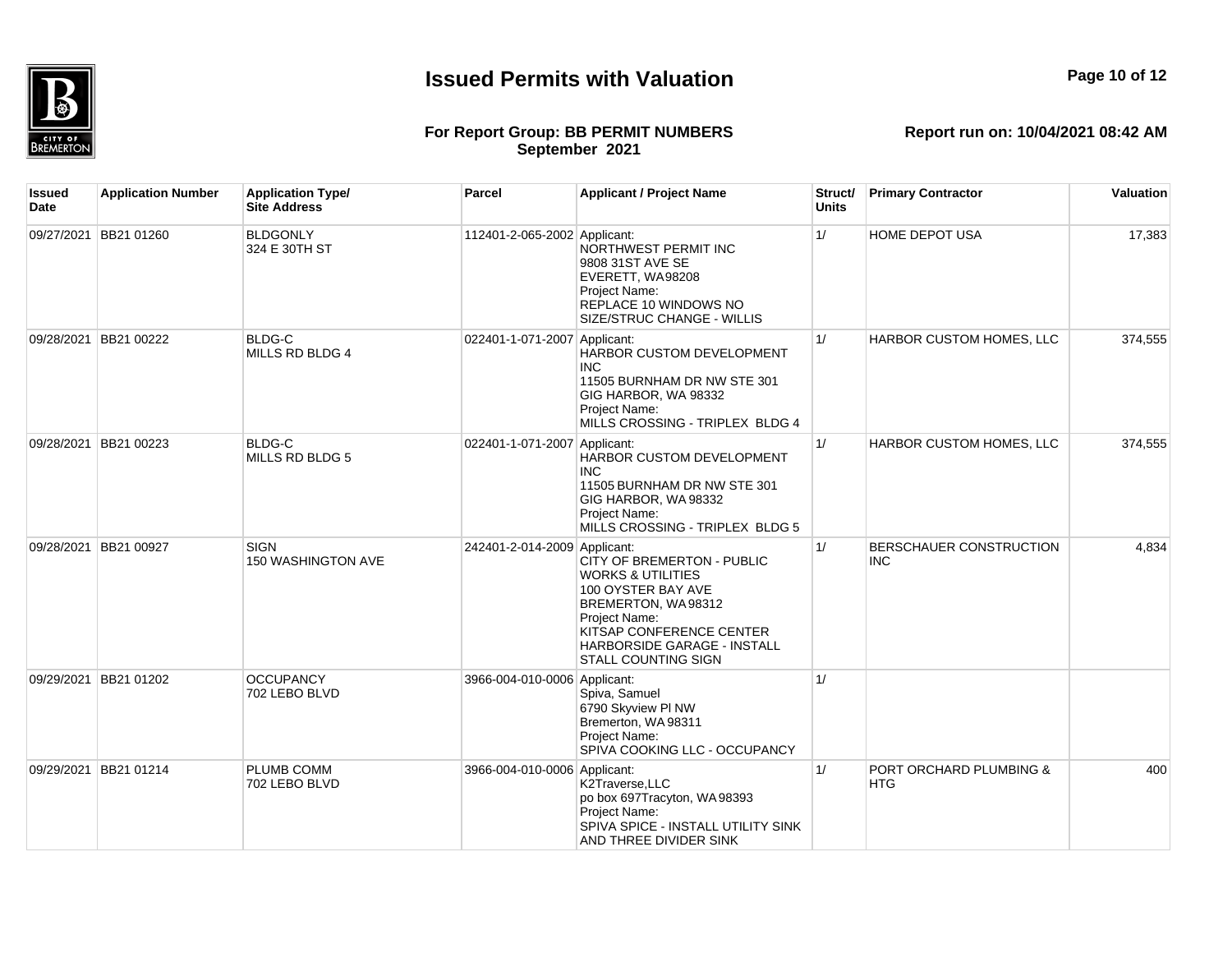

**Page 11 of 12**

## **For Report Group: BB PERMIT NUMBERS September 2021**

**Report run on: 10/04/2021 08:42 AM**

| Issued<br>Date | <b>Application Number</b> | <b>Application Type/</b><br><b>Site Address</b> | Parcel                       | <b>Applicant / Project Name</b>                                                                                                                                       | Struct/<br><b>Units</b> | <b>Primary Contractor</b>                               | Valuation |
|----------------|---------------------------|-------------------------------------------------|------------------------------|-----------------------------------------------------------------------------------------------------------------------------------------------------------------------|-------------------------|---------------------------------------------------------|-----------|
|                | 09/29/2021 BB21 01296     | $M/P$ -EZ<br>1409 MADRONA POINT DR              | 162401-1-144-2004 Applicant: | Heating, Brennan<br>4601 S 134th PL<br>Seattle, WA 98168<br>Project Name:<br>REPLACE GAS FURNACE - INSTALL 2<br>1/2 TON AC - PITTMAN                                  | 1/                      | <b>BRENNAN HEATING</b>                                  |           |
|                | 09/30/2021 BB21 00583     | <b>BLDG-C</b><br>2326 WHEATON WAY               | 3967-001-017-0103 Applicant: | <b>TM Evans LLC</b><br>15600 NE 8TH ST #B1-391BELLEVUE,<br>WA 98008<br>Project Name:<br>2326 WHEATON WAY - ADD NON<br>STRUCTURAL WALL TO DIVIDE 2<br><b>SPACES</b>    | 1/                      | TM Evans LLC                                            | 500       |
|                | 09/30/2021 BB21 00807     | <b>BLDG-C</b><br>2326 WHEATON WAY STE130        | 3967-001-017-0103 Applicant: | TM Evans LLC<br>15600 NE 8TH ST #B1-391BELLEVUE,<br>WA 98008<br>Project Name:<br><b>ANNEX - OCCUPANCY WITH</b><br>WORK/ADD/REMOVE AND REPLACE<br><b>DOORS</b>         | 1/                      | <b>TM Evans LLC</b>                                     | 500       |
|                | 09/30/2021 BB21 01050     | <b>BLDG- R PORTAL</b><br>1227 7TH ST            | 3811-001-008-0003 Applicant: | Murray's Quality Painting & Siding, Inc.<br>2707 Rocky Point RdBremerton, WA<br>98312<br>Project Name:<br>REMODEL KITCHEN AND LIVING<br><b>ROOM</b>                   | 1/                      | MURRAYS QUALITY PAINTING<br><b>AND SIDING</b>           | 50,000    |
|                | 09/30/2021 BB21 01299     | <b>BLDGONLY</b><br>1949 NE BARNETT ST           | 4575-000-019-0006 Applicant: | <b>Premier Services Group</b><br>8800 SE Sunnyside Rd. STE<br>114SClackamas, OR 97015<br>Project Name:<br>REPLACE 8 WINDOWS - NO SIZE<br><b>STRUC CHANGE - FRANCO</b> | 1/                      | NW EXTREME INSTALLERS INC<br>dba PREMIER SERVICES GROUP | 6,805     |
|                | 09/30/2021 BB21 01302     | $M/P$ -EZ<br>1307 11TH ST                       | 3799-012-012-0000 Applicant: | PENINSULA TANK INC<br>2541 PERRY AVE<br>BREMERTON, WA98310<br>Project Name:<br>INSTALL NEW GAS FURNACE                                                                | 1/                      | PENINSULA TANK INC                                      |           |

(replacement) - DEMARE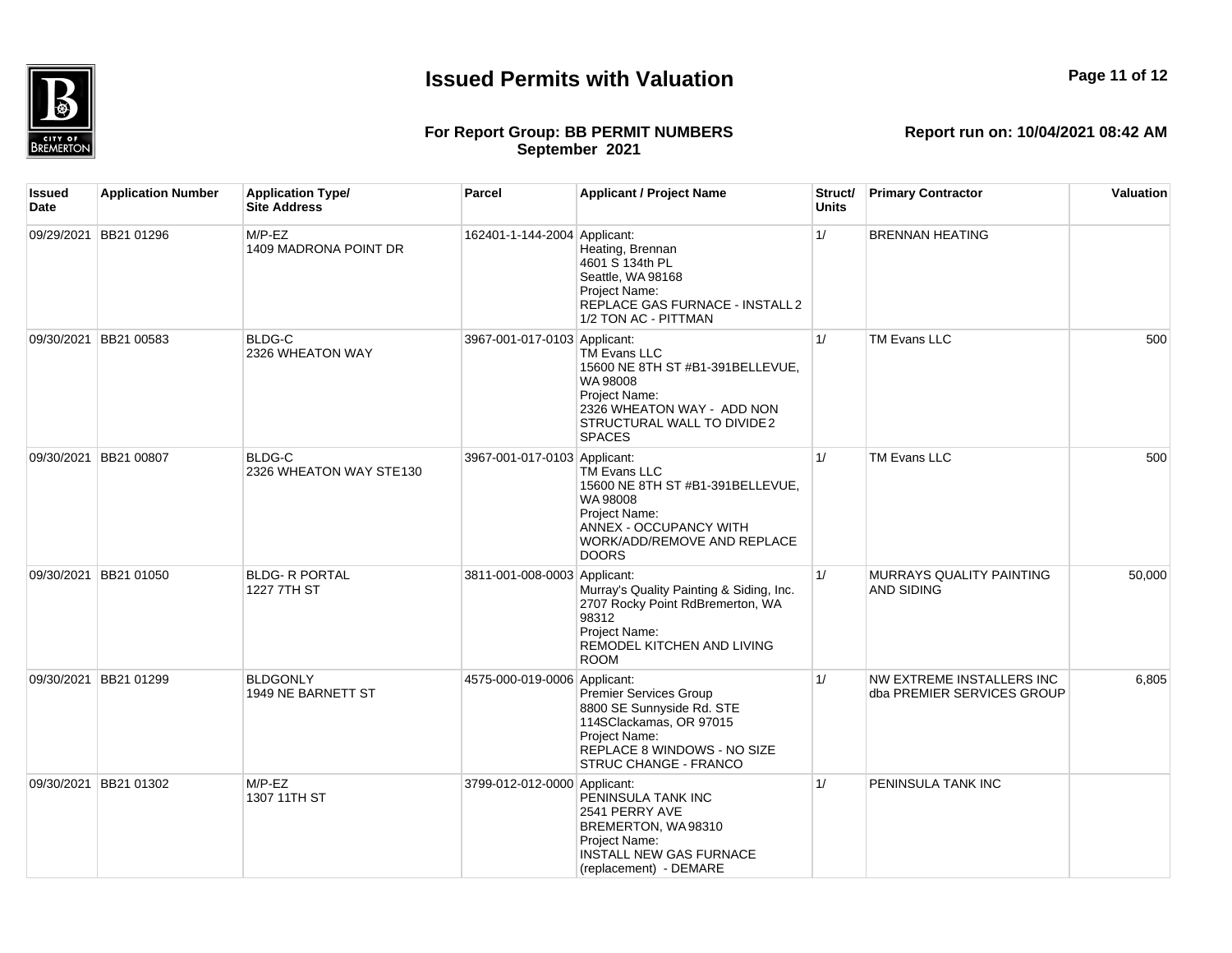

#### **For Report Group: BB PERMIT NUMBERS September 2021**

|  |  |  | 544.929 |
|--|--|--|---------|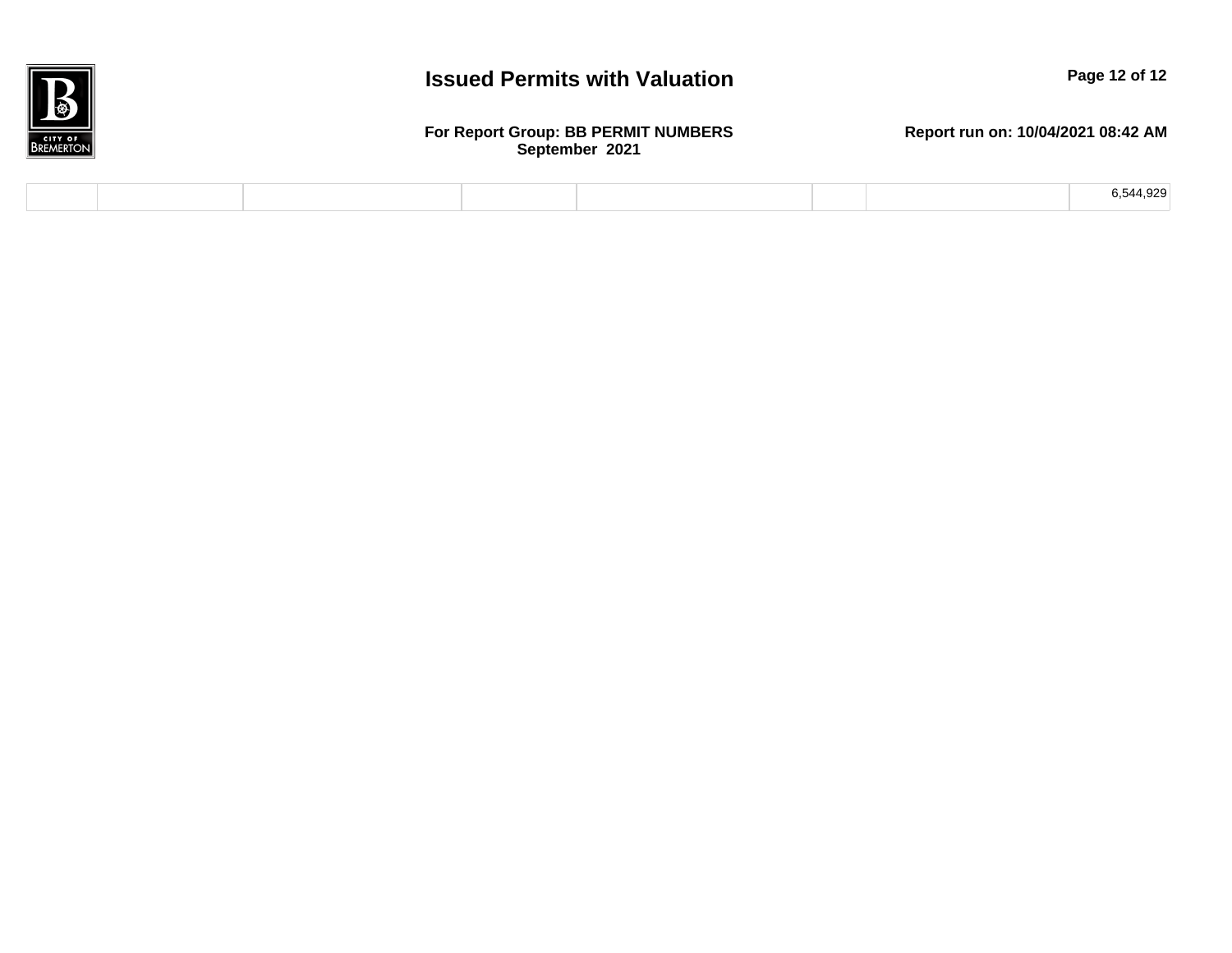

#### **For Report Group: BF PERMIT NUMBERS September 2021**

**Report run on: 10/04/2021 08:43 AM**

**Page 1 of 3**

| Issued<br><b>Date</b> | <b>Application Number</b> | <b>Application Type/</b><br><b>Site Address</b>    | <b>Parcel</b>                | <b>Applicant / Project Name</b>                                                                                                                                                        | Struct/<br><b>Units</b> | <b>Primary Contractor</b>      | Valuation |
|-----------------------|---------------------------|----------------------------------------------------|------------------------------|----------------------------------------------------------------------------------------------------------------------------------------------------------------------------------------|-------------------------|--------------------------------|-----------|
| 09/13/2021            | BF21 00283                | FIRE SPR 13D<br>1150 BAKER HEIGHTS LOOP LOT<br>231 | 202401-4-241-2004 Applicant: | RAINIER VIEW ROOTER LLC<br>PO BOX 73070<br>PUYALLUP, WA98373<br>Project Name:<br>RESIDENTIAL FIRE SPRINKLER -<br>SOUNDVIEW ESTATES - LENNAR                                            | 1/                      | RAINIER VIEW ROOTER LLC        | 4,377     |
| 09/15/2021            | BF21 00218                | FIRE SPR 13<br>8900 SW IMPERIAL WAY                | 5215-000-016-0002 Applicant: | FOX FIRE PREVENTION INC<br><b>PO BOX 594</b><br>PORT ORCHARD, WA98366<br>Project Name:<br>KITSAP COUNTY DEPARTMENT OF<br><b>EMERGENCY MANAGEMENT - FIRE</b><br><b>SPRINKLER SYSTEM</b> | 1/                      | FOX FIRE PREVENTION INC        | 91,074    |
| 09/30/2021            | BF21 00286                | FIRE SPR 13D<br>1169 BAKER HEIGHTS LOOP LOT<br>108 | 202401-4-118-2004 Applicant: | <b>RAINIER VIEW ROOTER LLC</b><br>PO BOX 73070<br>PUYALLUP, WA98373<br>Project Name:<br>RESIDENTIAL FIRE SPRINKLER -<br>SOUNDVIEW ESTATES - LENNAR                                     | 1/                      | <b>RAINIER VIEW ROOTER LLC</b> | 5,392     |
| 09/30/2021            | BF21 00288                | FIRE SPR 13D<br>1157 BAKER HEIGHTS LOOP LOT<br>111 | 202401-4-121-2009 Applicant: | Graham, Alyssa<br>PO Box 73070<br>Puyallup, WA 98373<br>Project Name:<br>RESIDENTIAL FIRE SPRINKLER -<br>SOUNDVIEW ESTATES - LENNAR                                                    | 1/                      | RAINIER VIEW ROOTER LLC        | 5,392     |
| 09/30/2021            | BF21 00289                | FIRE SPR 13D<br>957 TIMBERLINE AVE LOT137          | 202401-4-147-2009 Applicant: | <b>RAINIER VIEW ROOTER LLC</b><br>PO BOX 73070<br>PUYALLUP, WA 98373<br>Project Name:<br>RESIDENTIAL FIRE SPRINKLER -<br>SOUNDVIEW ESTATES - LENNAR                                    | 1/                      | RAINIER VIEW ROOTER LLC        | 4,732     |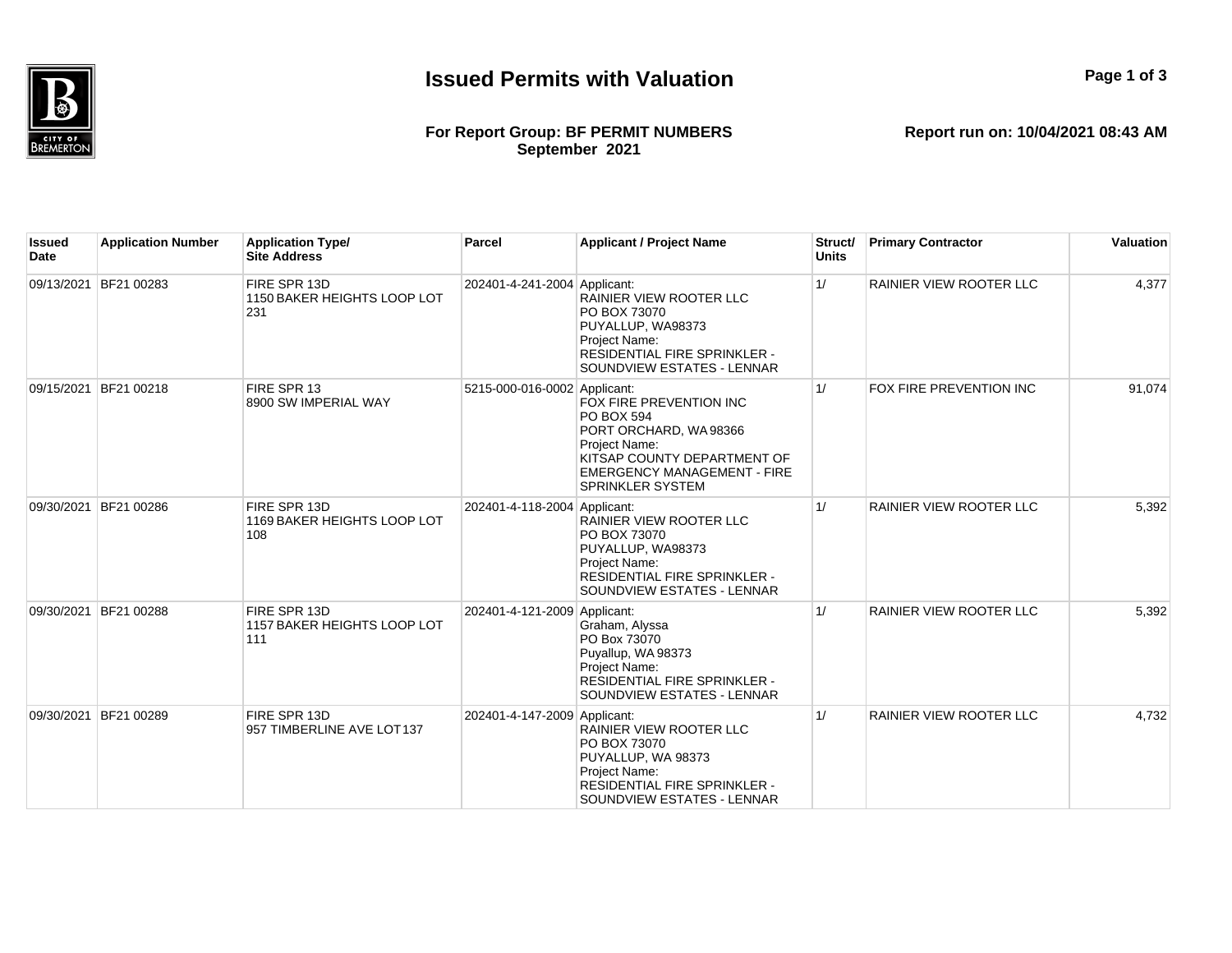

## **Report run on: 10/04/2021 08:43 AM**

**For Report Group: BF PERMIT NUMBERS September 2021**

| Issued<br>Date | <b>Application Number</b> | <b>Application Type/</b><br><b>Site Address</b>    | Parcel                       | <b>Applicant / Project Name</b>                                                                                                                    | Struct/<br><b>Units</b> | <b>Primary Contractor</b> | Valuation |
|----------------|---------------------------|----------------------------------------------------|------------------------------|----------------------------------------------------------------------------------------------------------------------------------------------------|-------------------------|---------------------------|-----------|
|                | 09/30/2021 BF21 00290     | FIRE SPR 13D<br>949 TIMBERLINE AVE LOT139          | 202401-4-149-2007 Applicant: | Graham, Alyssa<br>PO Box 73070<br>Puyallup, WA 98373<br>Project Name:<br>RESIDENTIAL FIRE SPRINKLER -<br>SOUNDVIEW ESTATES - LENNAR                | 1/                      | RAINIER VIEW ROOTER LLC   | 2,921     |
|                | 09/30/2021 BF21 00291     | FIRE SPR 13D<br>1020 BAKER HEIGHTS LOOP LOT<br>212 | 202401-4-222-2007 Applicant: | <b>RAINIER VIEW ROOTER LLC</b><br>PO BOX 73070<br>PUYALLUP, WA98373<br>Project Name:<br>RESIDENTIAL FIRE SPRINKLER -<br>SOUNDVIEW ESTATES - LENNAR | 1/                      | RAINIER VIEW ROOTER LLC   | 2,921     |
|                | 09/30/2021 BF21 00292     | FIRE SPR 13D<br>1024 BAKER HEIGHTS LOOP LOT<br>213 | 202401-4-223-2006 Applicant: | Graham, Alyssa<br>PO Box 73070<br>Puyallup, WA 98373<br>Project Name:<br>RESIDENTIAL FIRE SPRINKLER -<br>SOUNDVIEW ESTATES - LENNAR                | 1/                      | RAINIER VIEW ROOTER LLC   | 4,377     |
|                | 09/30/2021 BF21 00293     | FIRE SPR 13D<br>1036 BAKER HEIGHTS LOOP LOT<br>216 | 202401-4-226-2003 Applicant: | RAINIER VIEW ROOTER LLC<br>PO BOX 73070<br>PUYALLUP, WA98373<br>Project Name:<br>RESIDENTIAL FIRE SPRINKLER -<br>SOUNDVIEW ESTATES - LENNAR        | 1/                      | RAINIER VIEW ROOTER LLC   | 2,921     |
|                | 09/30/2021 BF21 00294     | FIRE SPR 13D<br>1044 BAKER HEIGHTS LOOP LOT<br>218 | 202401-4-228-2001 Applicant: | RAINIER VIEW ROOTER LLC<br>PO BOX 73070<br>PUYALLUP, WA98373<br>Project Name:<br>RESIDENTIAL FIRE SPRINKLER -<br>SOUNDVIEW ESTATES - LENNAR        | 1/                      | RAINIER VIEW ROOTER LLC   | 4,732     |
|                | 09/30/2021 BF21 00295     | FIRE SPR 13D<br>1110 BAKER HEIGHTS LOOP LOT<br>221 | 202401-4-231-2006 Applicant: | <b>RAINIER VIEW ROOTER LLC</b><br>PO BOX 73070<br>PUYALLUP, WA98373<br>Project Name:<br>RESIDENTIAL FIRE SPRINKLER -<br>SOUNDVIEW ESTATES - LENNAR | 1/                      | RAINIER VIEW ROOTER LLC   | 5,392     |